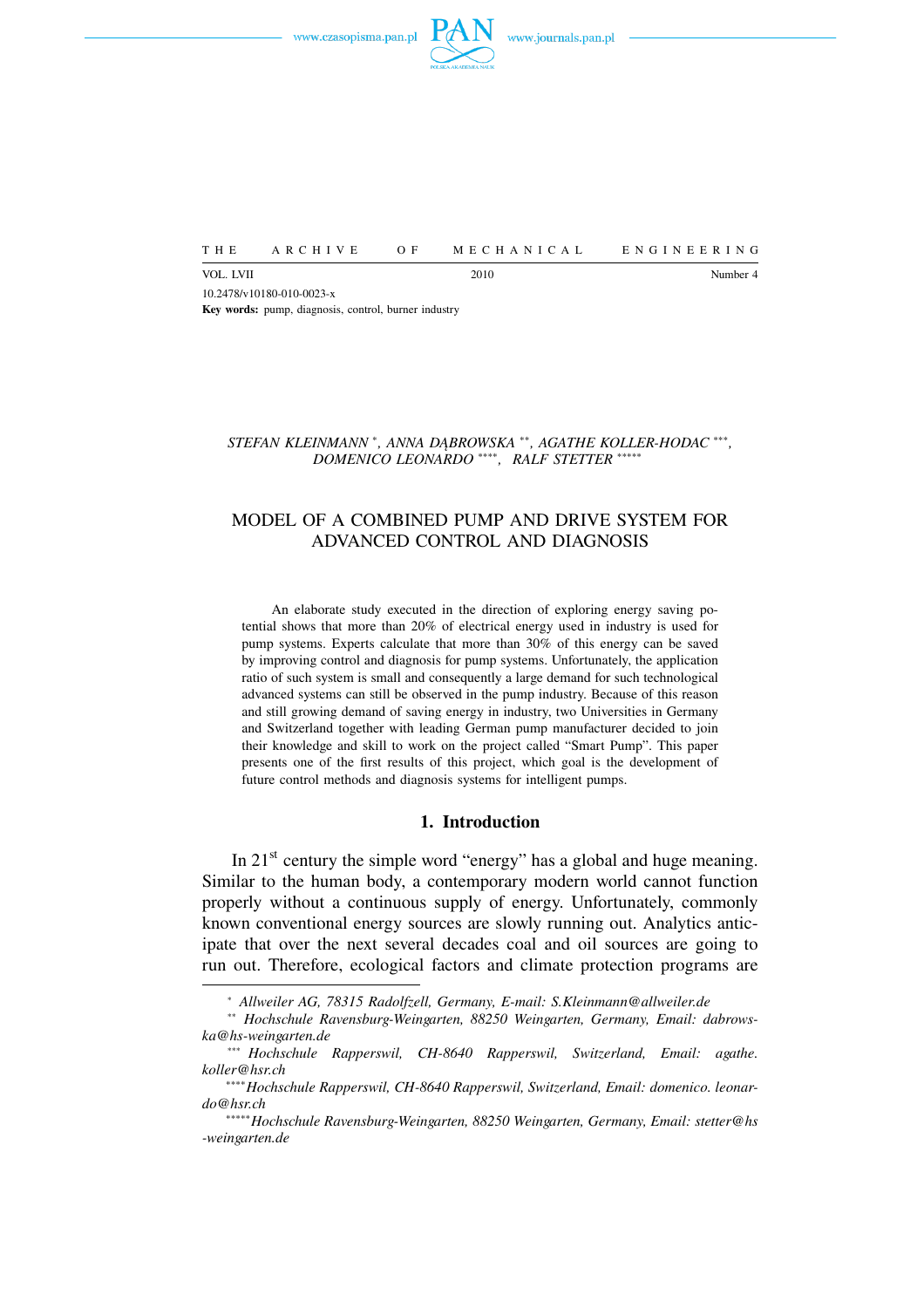

 $406$  stefan kleinmann, anna dabrowska, agathe koller-hodac, domenico leonardo, rale stetter

getting more and more important nowadays. Many institutes all around the world are focusing on studying energy saving potential in industry. Europump, the European Association of Pump Manufacturers, which represents more than 450 companies with 100,000 employees and roughly  $\epsilon$  6 billion sales in Europe, assumes that as much as 30 or even 50 percent of the energy consumption can be reduced with optimized pump systems. This indicates a great energy saving opportunity, if we take into consideration that in Europe (EU-15) 20% of the total industrial energy consumption is applied to operate pumps and pump systems [1].

One may think that a pump system in industrial applications such as power plants is a perfect example for a system which has at its disposal an elaborate control system. However, in current applications, most pumps are not controlled at all. Until now, only small amount of money was invested in control systems for pumps [2]. Many pump systems have the potential of considerable energy conservation. The systems are mainly concerned with their ability to operate at several different work points (relation between volume/pressure and delivery volume). For this purpose, certain work points must be given either by a machine control or by a leading vantage point or an adaptive control (i.e. a control which reacts independently on divergent operating conditions) has to be realized.

In particular, revolutionary changes require extensive control concepts. A special requirement in this case is the claim for developing a system without sensor, i.e. the available components – pump and motor could operate as "sensors".

Because of the large energy saving potential, and because of the requirement to implement measures according to climate protection programs, two Universities (Hochschule Ravensburg-Weingarten, Germany and Hochschule Rapperswil, Switzerland) together with a leading German pump manufacturing company (Allweiler AG) decided to start a research project. The project is funded by the European Union in the scope of the European Fond for regional development in the Interreg IV program Alpenrhein-Bodensee-Hochrhein together with the Schweizer Bund and the Fürstentum Lichtenstein as well as the Internationale Bodensee-Hochschule. The main goal of the project is development of a well-founded prognosis of future control and diagnosis technologies for intelligent pump systems. Figure 1 gives an overview of the project.

This paper presents one of the first results of this project, which is based on building a pump system model for typical industrial application. A detailed analysis of many different factors (market requirements, extending knowledge) moved the project into the direction of research centering around three screw spindle pumps SPF in burner industry applications. As a technical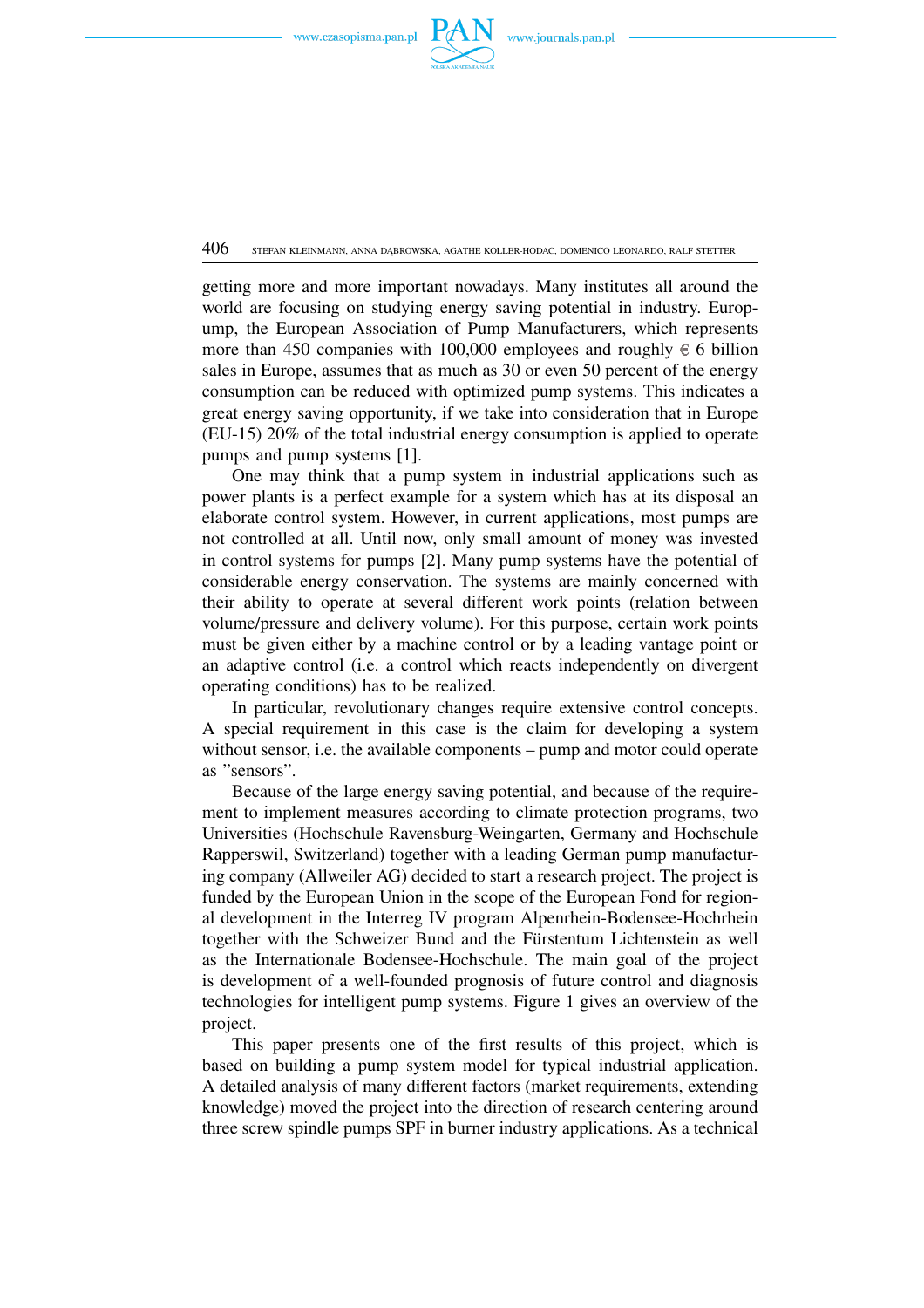challenge, this application is also in many aspects representative for further applications.



Fig. 1. Project overview

# **2. System description**

Pump systems are usually composed of a pump, an asynchronous motor with frequency converter and a consumer part (process load); therefore, each of these components must be taken into consideration for modeling this system. As a consumer system, a model was constructed which corresponds to the typical burner industry application. As one of the first steps of this project, one realized a combined model for the pump, the motor and the process load. Each of the model blocks was modeled separately in Matlab/Simulink, and later the blocks were connected into an overall system (Figure 2). The motor speed  $n_2$  is the input to the pump system block and the torque load from the pump side *Mload* is the input to the motor converter system block. The theoretical flow rate  $Q_{act}$  from the pump is the input to the consumer system block and the required pressure *p* is the input to the pump system block. These three components are described in the following sections.

# **2.1. Model of the motor**

The so-called vector control method of asynchronous motors is widely used in industrial circuits where the control quality is the determining factor in the whole technological process. This fact was one of the most important reasons for using in this research project the vector method called DFOC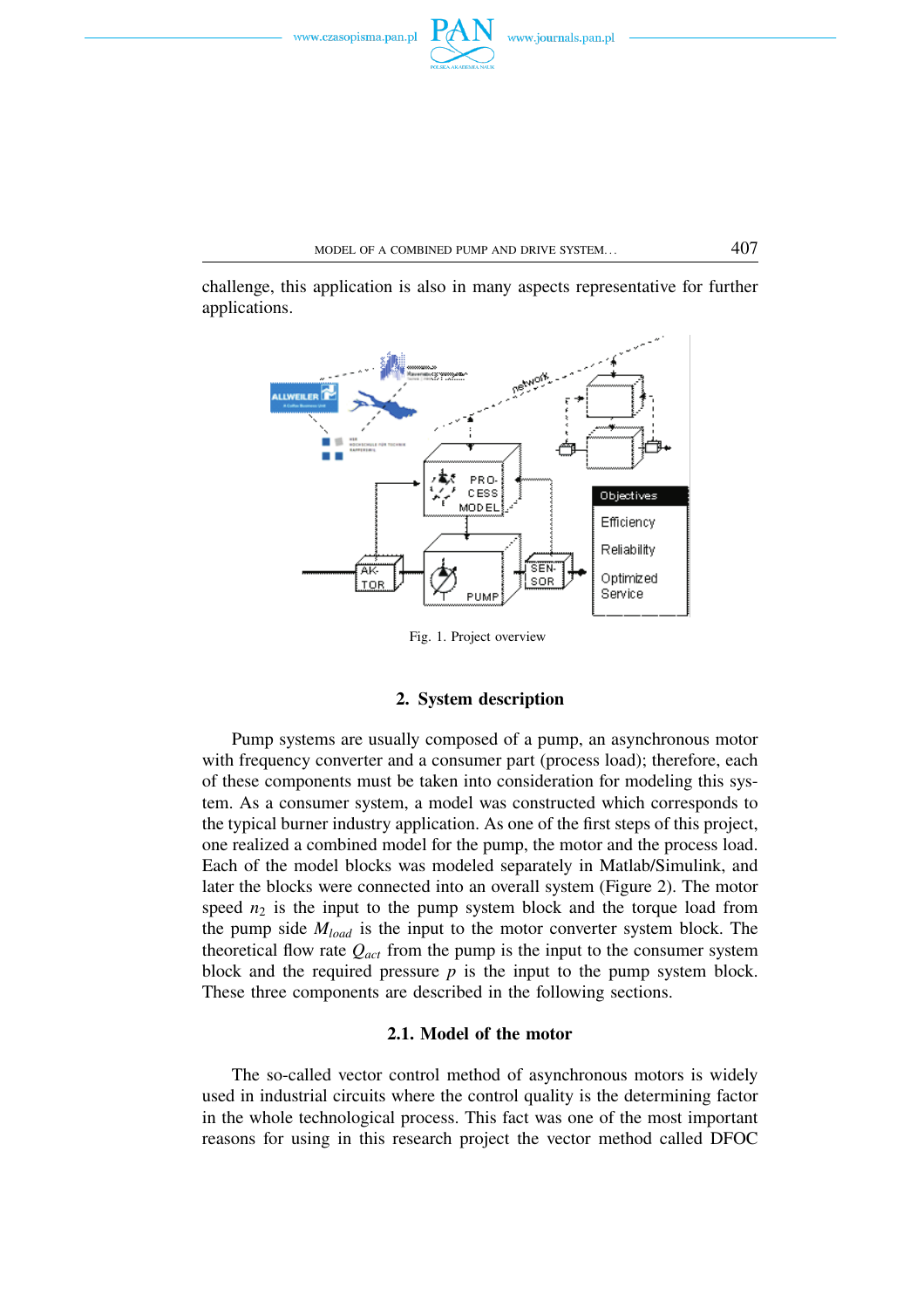





Fig. 2. Overall pump system

(Direct Field Oriented Control). Concerning the principle of control, this method is based on separation of components of the stator current vector into:

- active responsible for motor torque control and
- $passive responsible for flux.$

The induction motor is getting the linear control object by forcing the stator current in the rectangular coordinate system oriented relatively to the rotor flux vector. In the coordinate system rotating in parallel with the rotor flux vector  $\Psi_r$ , the stator current  $\boldsymbol{i}_s$  can be decomposed into two rectangular components  $i_{sd}$  and  $i_{sq}$ . Thanks to this solution, torque and flux in the asynchronous motor can be controlled independently [3]. Because a frequency converter cannot directly constrain the components  $(d - q)$  of the stator vector currents, the basic block in FOC control methods is the coordinates transformation block  $(d - q)/(a - \beta)$  and  $(a - \beta)/(d - q)$ .

In Matlab/Simulink, one realized the most popular method of regulation based on the harmonic of output voltage of the frequency converter called Pulse Width Modulation (PWM). The vector modulator calculates frequency converter steering signals  $S_A$ ,  $S_B$ ,  $S_C$  by comparison of sinusoidal and triangular signals.

The motor model is equivalent (the same parameters) to the real asynchronous motor with nominal power  $P_n = 2.2$  kW and nominal angular velocity  $n_n = 1415$  rpm. The control model of this motor gives good results in static and also in dynamic states. Figure 3 shows this realization.

# **2.2. Model of the pump**

The three screw spindle pump has not yet been extensively described in literature and was not the subject of scientific research (in contrary to other pump types). Available are rather simple mathematical equations [4] and closely related scientific mathematical models of two-screw spindle pumps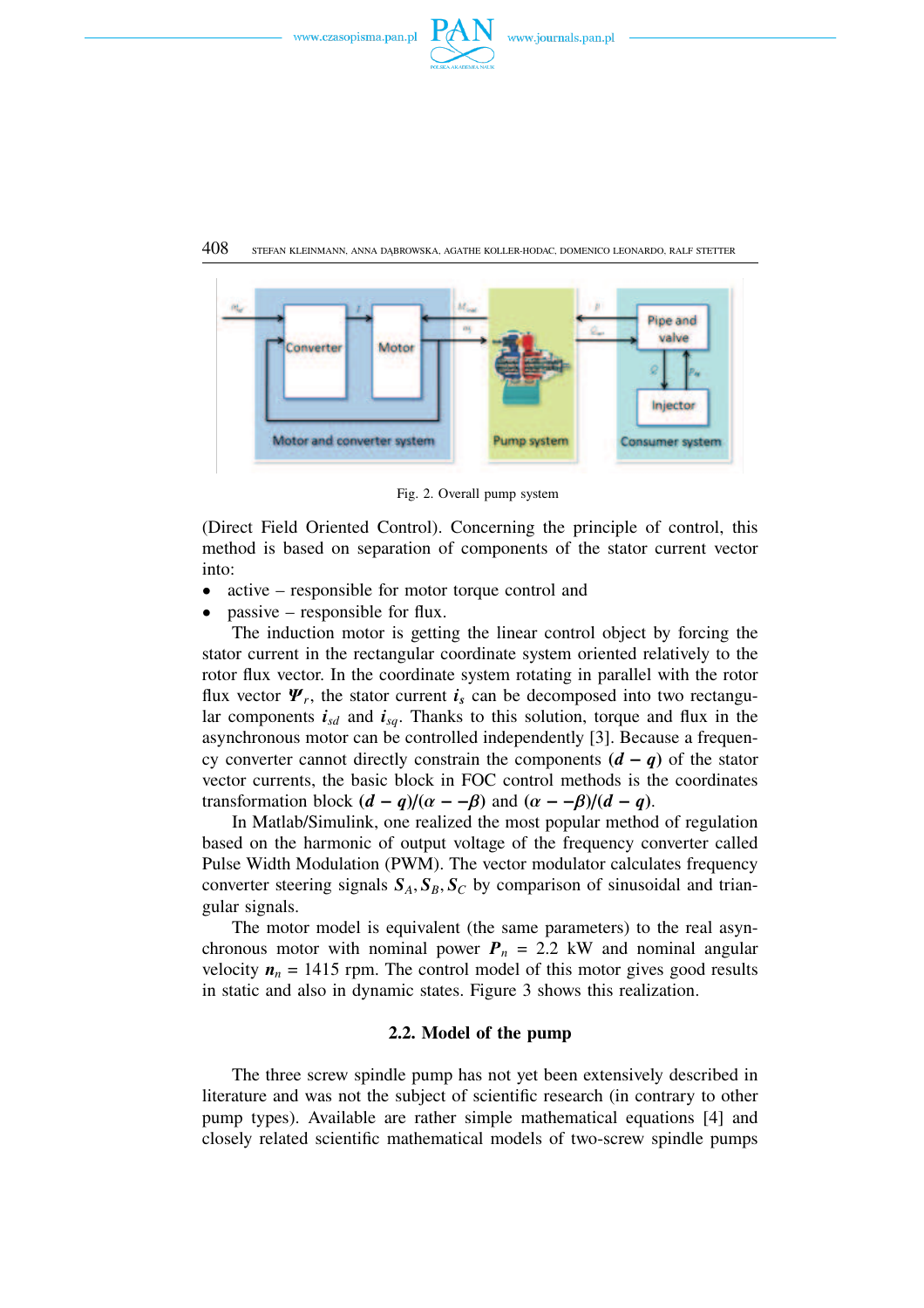





Fig. 3. Realization of DFOC method in Matlab/Simulink

for multiphase applications. In literature one can find description of chamber to chamber backflow through circumferential, radial and rotational leakage losses ([5], [6]). Because of lack of a mathematical model of three-screw pumps, the model which was realized, also in Matlab/Simulink environment, will produce the desired output from the given input on the basis of rather simple mathematical equations prepared by the employees of Allweiler AG. These equations are similar but more sophisticated than the models presented in literature (e. g. [4]). This means that the present model of the pump is not yet a real dynamic model. Currently, the project team is working on validation of the existing model in the real test field and on expanding this model to represent the dynamic conditions.



Fig. 4. Realization of three screw pump model in Matlab/Simulink

There are four important blocks in the SPF pump system model, which are illustrated in Figure 4; the theoretical flow rate  $Q_{th}$  in (No. 1 in Fig-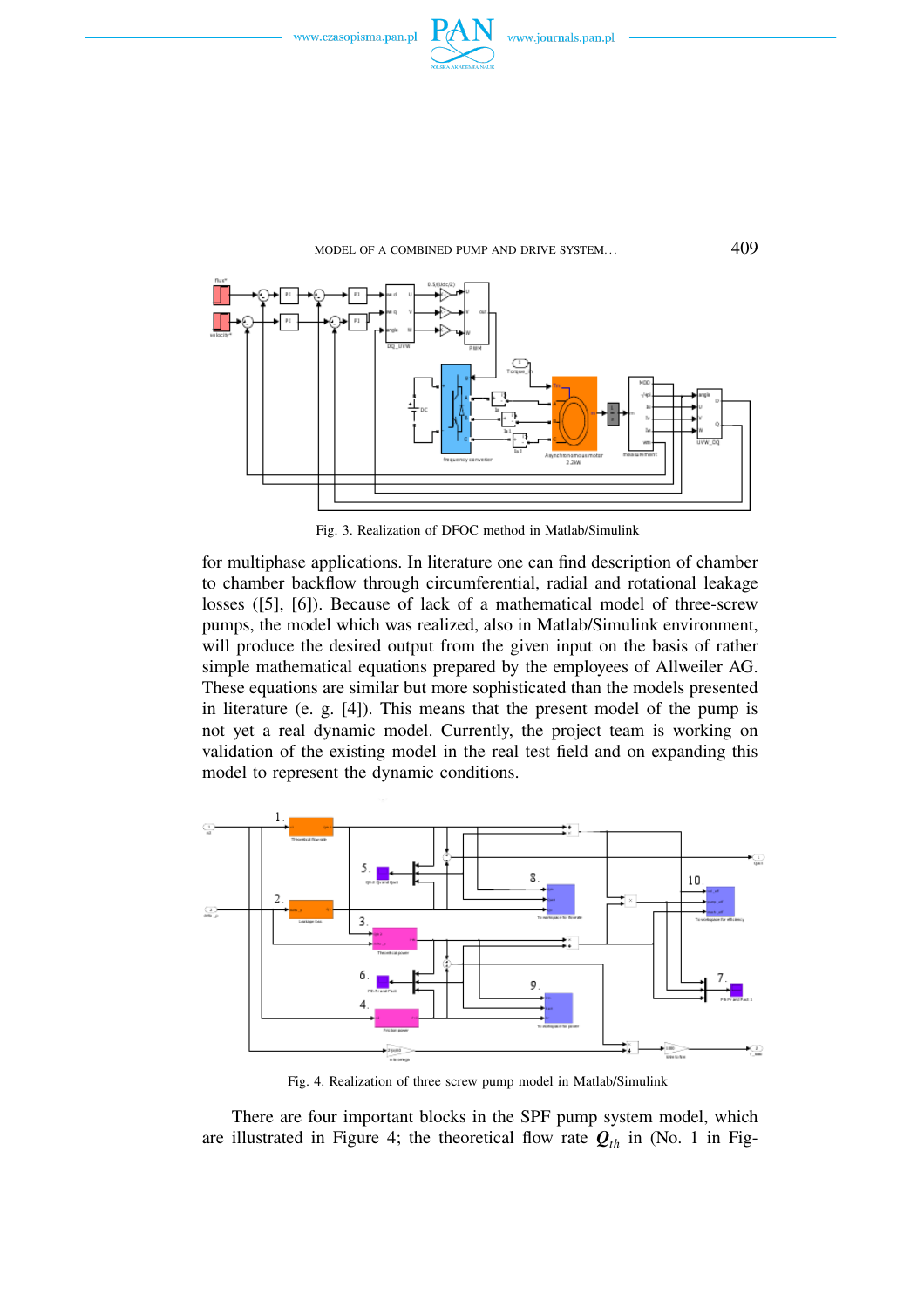

410 STEFAN KLEINMANN, ANNA DĄBROWSKA, AGATHE KOLLER-HODAC, DOMENICO LEONARDO, RALF STETTER

ure 4), the leakage loss  $Q_v$  (No. 2), the theoretical power  $P_{th}$  in (No. 3) and the friction power  $P_r$  in (No. 4). The actual flow rate  $Q_{act}$ , total power consumption  $P_{act}$ , the volumetric-  $\eta_{vol}$ , the mechanical-  $\eta_{mech}$  and the pump efficiency  $\eta_{pump}$  are calculated from the model blocks mentioned above.

# **2.3. Process load**

Screw pumps have been used in many different application domains. The hydraulic process can vary from a simple load to an extensive system. Therefore, some hydraulic components, such as a pipe or a nozzle, can be modeled individually and stored in a model library. The modular system configuration allows the user or a diagnostic routine to observe conditions between the components. This facilitates the control tuning for all components in the chain.

The resulting library consists of five standard hydraulic components, like a pipe, a pipe bend, a regulating valve, a y-pipe and a nozzle. These components can be easily combined to build almost every model of a process load. Using a simple user interface, each component model can be parameterized and adjusted according to the real component properties. The y-pipe is the only component with one inlet point and two outlet points. Depending on the hydraulic resistance on the outlet points, the y-pipe divides the incoming medium into the outlets in the correct way. For example, if the regulating valve in the picture below (Fig. 5) produces more resistance to the return thread in the tank, then the largest amount of fluid will pass through the nozzle.



Fig. 5. Simplified simulation model for a burner application

Based on the actual flow rate *Q* of the pump, the simulation program calculates the whole back pressure of the system  $\Delta p_{tot}$  that will affect the pump in different ways. The derivation of the whole back pressure is illustrated in Figure 6. Each load *n* calculates its pressure loss  $\Delta p_n$  by the actual flow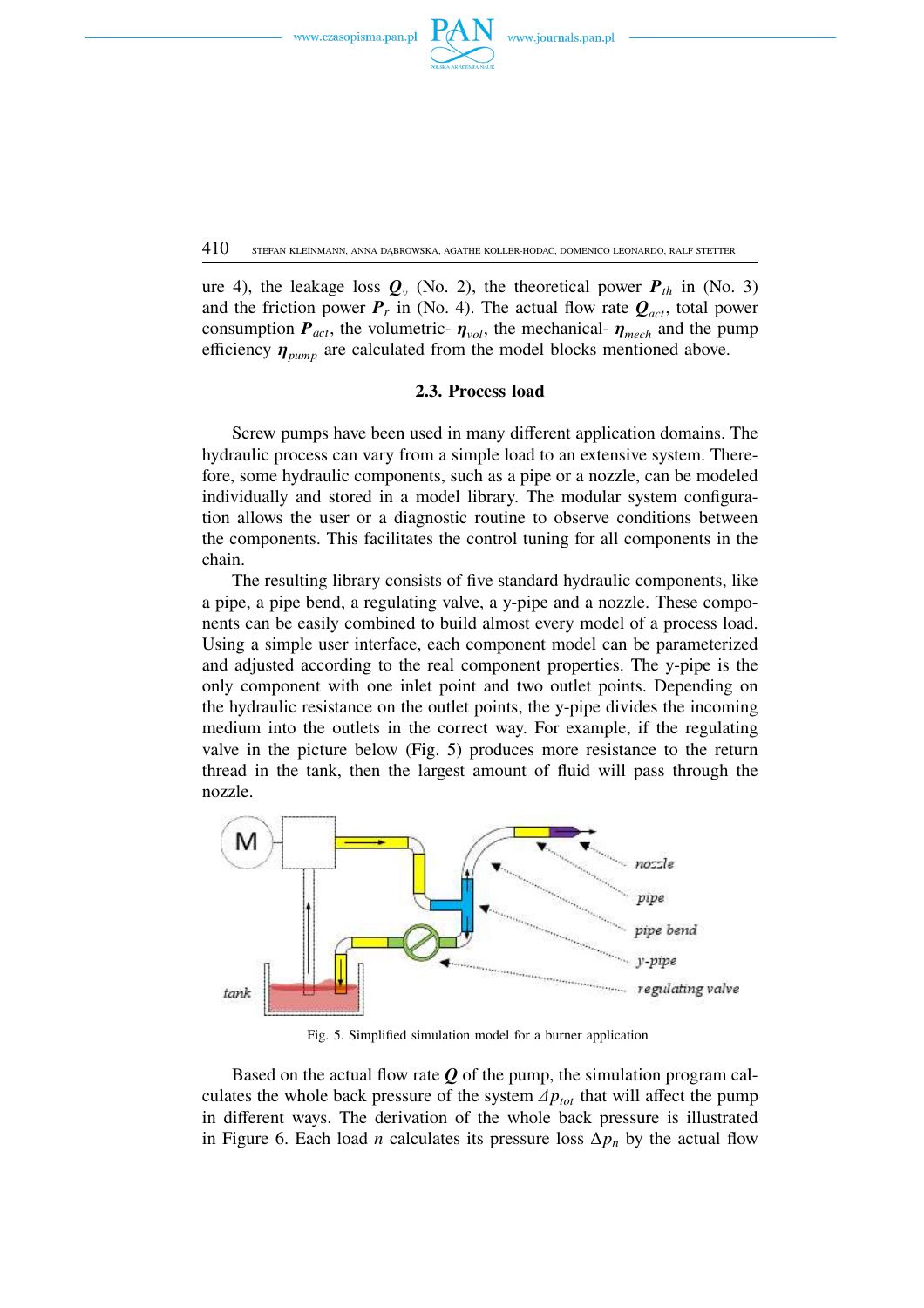



rate  $\boldsymbol{O}$  and passes the actual incoming flow rate  $\boldsymbol{O}$  to the next component in the chain. Furthermore, each load element adds to the own pressure loss  $\Delta p_n$  the pressure loss of the successive component  $\Delta p_{n+1}$ . Consequently, the first component in the chain directly after the pump contains the total back pressure  $\Delta p_{tot} = \Delta p_n + \Delta p_{n+1} + \Delta p_{n+2}$  on the pump.



Fig. 6. Basic mathematical concept for simulation model

The flow velocity  $w$  of the fluid is a linear function of the flow rate  $Q$ , as described in equation (1). This also depends on physical properties such as the diameter *b* of a pipe.

$$
w = Q \cdot b \tag{1}
$$

The pressure loss ∆*p* depends on the fluid flow velocity *w*, the friction factor  $\zeta$  and the density  $\rho$  of the fluid passing through a component. The pressure loss can be calculated using equation (2).

$$
\Delta p = \zeta \cdot \frac{e}{2} \cdot \bar{w}^2 \tag{2}
$$

The friction factor  $\zeta$  varies depending on the component geometry as well as the viscosity of the medium and accordingly its temperature. This factor can be derived by a calculation, in the simple case of a straight pipe, or can be obtained in an empiric way for components with more complicated inner construction. In literature [7], the main equations and empiric derivations used to develop the mathematical model are described. The roughnesses of the interior wall surface as well as hydrostatic effects have also been taken into account in the calculation.

The previously described mathematical model of the process loads has been implemented in Matlab/Simulink. Each component model has been designed in a similar way. It consists of an input *Q* for the incoming flow rate, an output *Q* for the successive component, an input *p* for the pressure loss of the successive component and an output  $p$  to give back the pressure loss to the previous component. The equations have been implemented graphically and structured using sub-functions.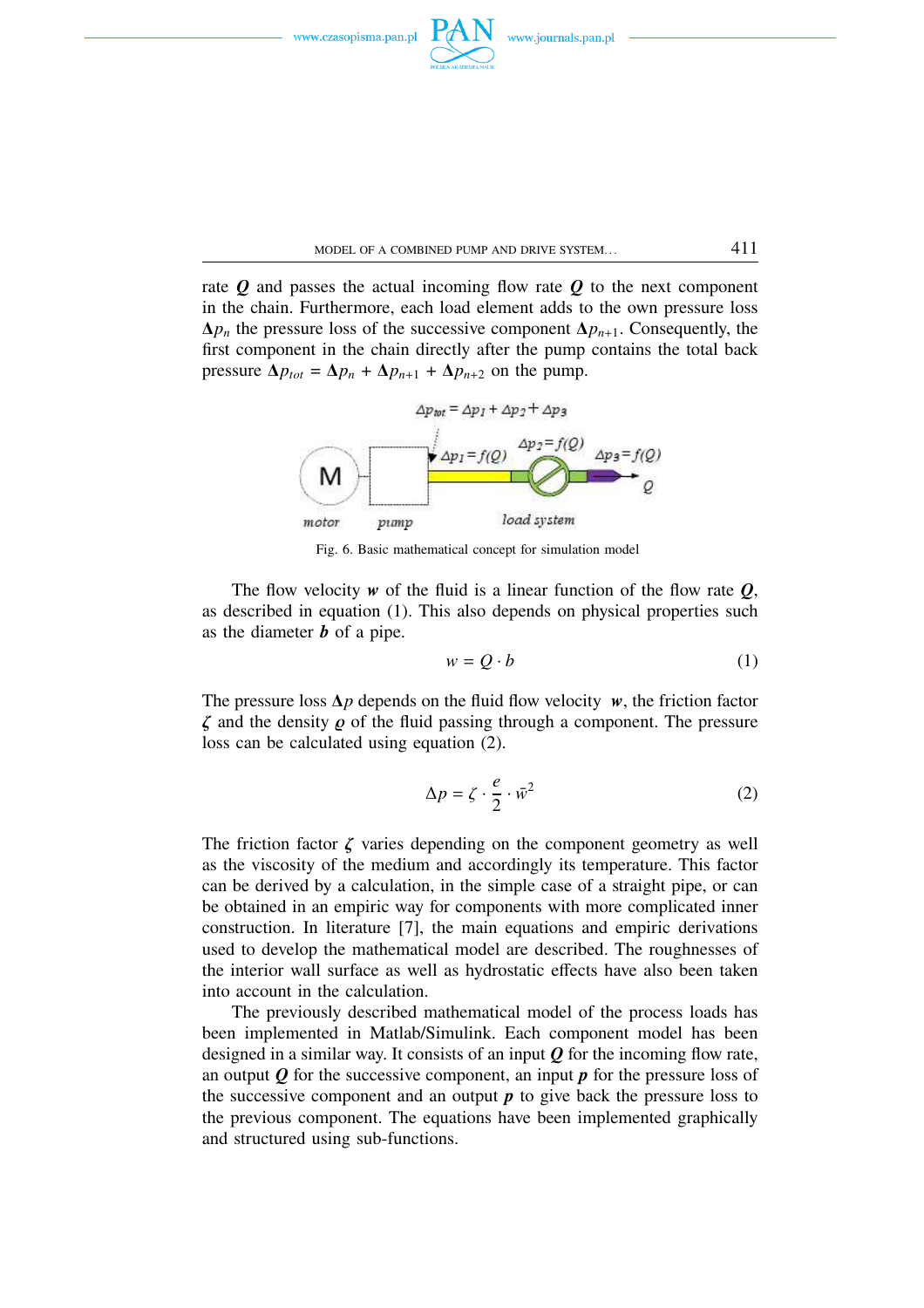



412 STEFAN KLEINMANN, ANNA DĄBROWSKA, AGATHE KOLLER-HODAC, DOMENICO LEONARDO, RALF STETTER

# **3. Simulation results**

The complete simulation model consists of the three main components: motor, pump and load which form an integrated system. Figure 7 shows a setup of a complete system with the motor on the left side, the pump in the middle and the process load on the right hand side. The process load is made of two straight pipe segments and a nozzle.



Fig. 7. Complete System in the simulation environment and example of implementation of pipes part in Matlab/Simulink

The speed output of the motor block is connected directly with the pump. According to the motor speed, the pump delivers a flow rate that passes through the process load. The sum of the total back pressure of the process load is connected to the pump block. Therefore, the torque on the pump shaft and the leakage loss in the pump increase when the back pressure in the load system gets higher. Finally, the torque output of the pump block is connected to the motor and closes the loop. In this way, the frequency converter can control the process correctly.

The simulation starts with a fast speedup of the motor. The hydraulic pump and the load system react immediately to the motor acceleration, because the transient effects have not been implemented in the simulation model yet. Figure 8 shows the simulation graphs for a preset motor speed of 1146 rpm.

The overall model is characterized by very good correlation between the simulation results and the corresponding static calculated values. The static dataset was calculated using equations provided by the pump producer. The resulting discrepancy between calculation and measurement by the model is equal to 0.02% for motor speed and actual flow rate, and 0.1% for back pressure.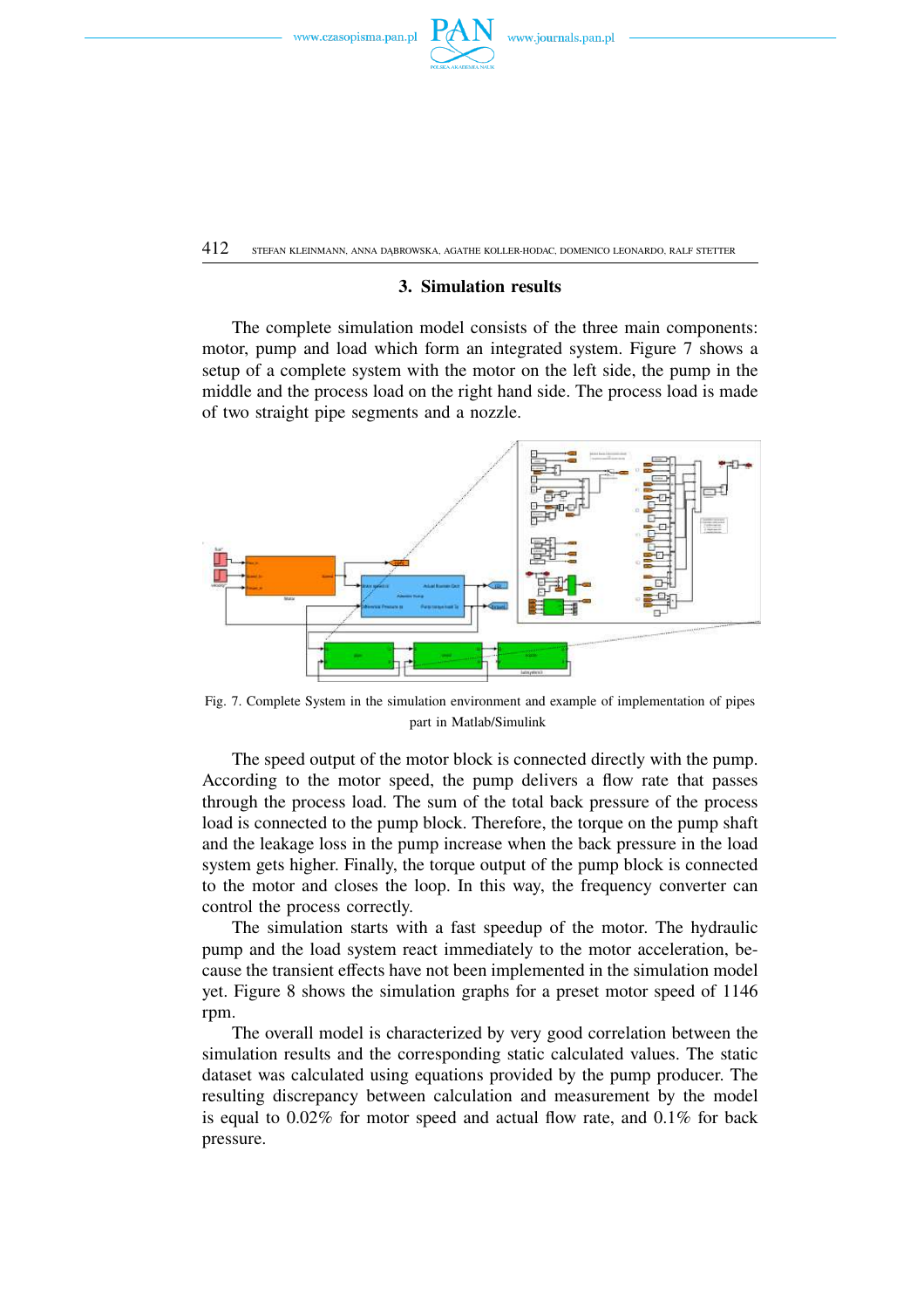





Fig. 8. Simulation results: 1.) motor speed, 2.) pump flow rate, 3.) back pressure, 4.) motor torque

#### **4. Summary**

An exact system model allows the pump provider to test any pump or system configuration without requiring expensive setup and time-consuming testing. In particular, the efficiency of a complex system can be evaluated in advance.

Considering the burner applications, the model-based supervision makes it possible to monitor real systems under operating conditions without requiring numerous and expensive sensors in the apparatus. Potential dysfunctions, such as a clogged filter or a pipe line rupture in the system, can be detected automatically, which will greatly enhance diagnostic capabilities of real hydraulic systems.

Manuscript received by Editorial Board, October 01, 2010

#### **REFERENCES**

- [1] Kleinmann S., Dabrowska A.: "Analysis of Possible Applications of the Advanced Modelling and Diagnosis System AMandD in German Industry", Proceedings of ACD 2009, Zielona Gora, Poland.
- [2] Kleinmann S., Dabrowska A. Hoffmann, M., Kuhn, H., Koller-Hodac, A., Stetter, R.: "Ad- ¨ vanced Control of Industrial Pump Systems", ACD 2009, Zielona Gora, Poland.